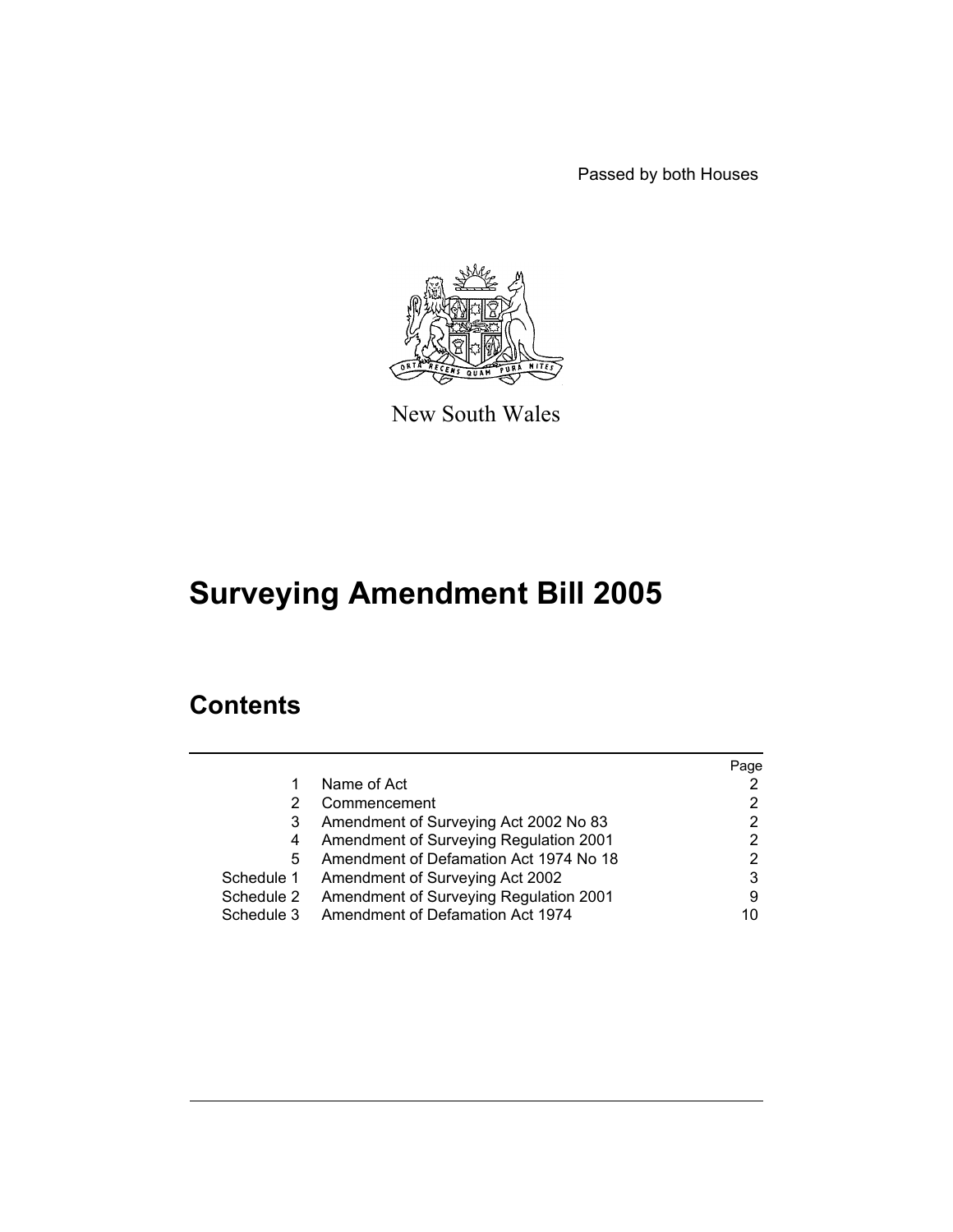*I certify that this PUBLIC BILL, which originated in the LEGISLATIVE ASSEMBLY, has finally passed the LEGISLATIVE COUNCIL and the LEGISLATIVE ASSEMBLY of NEW SOUTH WALES.*

> *Clerk of the Legislative Assembly. Legislative Assembly, Sydney, , 2005*



New South Wales

# **Surveying Amendment Bill 2005**

Act No , 2005

An Act to amend the *Surveying Act 2002* to make further provision with respect to the functions of the Surveyor-General, the registration of surveyors, the control of surveys and the constitution and functions of the Board of Surveying and Spatial Information; and for other purposes.

*I have examined this Bill, and find it to correspond in all respects with the Bill as finally passed by both Houses.*

*Chairman of Committees of the Legislative Assembly.*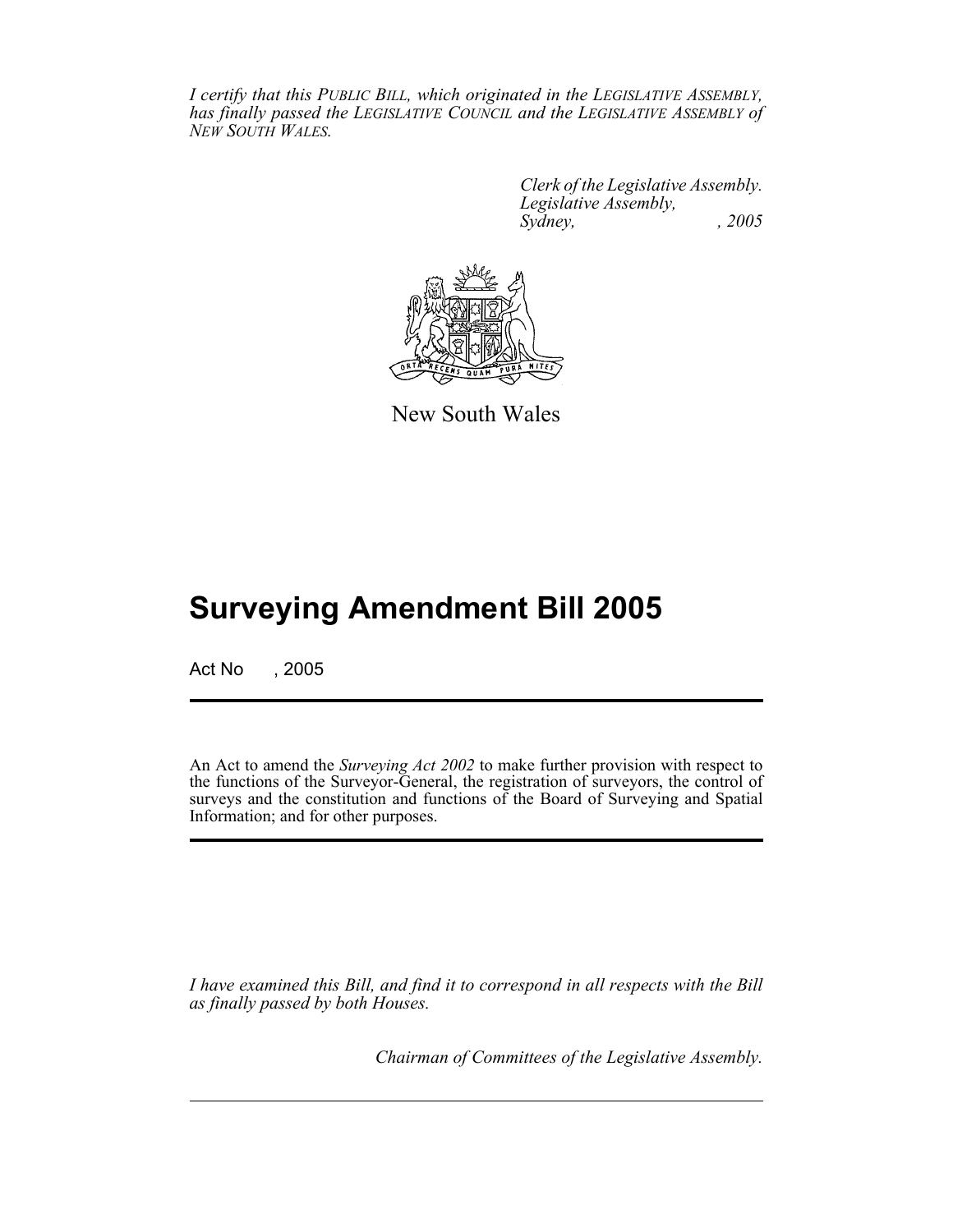# **The Legislature of New South Wales enacts:**

**1 Name of Act**

This Act is the *Surveying Amendment Act 2005*.

**2 Commencement**

This Act commences on a day or days to be appointed by proclamation.

# **3 Amendment of Surveying Act 2002 No 83**

The *Surveying Act 2002* is amended as set out in Schedule 1.

# **4 Amendment of Surveying Regulation 2001**

The *Surveying Regulation 2001* is amended as set out in Schedule 2.

# **5 Amendment of Defamation Act 1974 No 18**

The *Defamation Act 1974* is amended as set out in Schedule 3.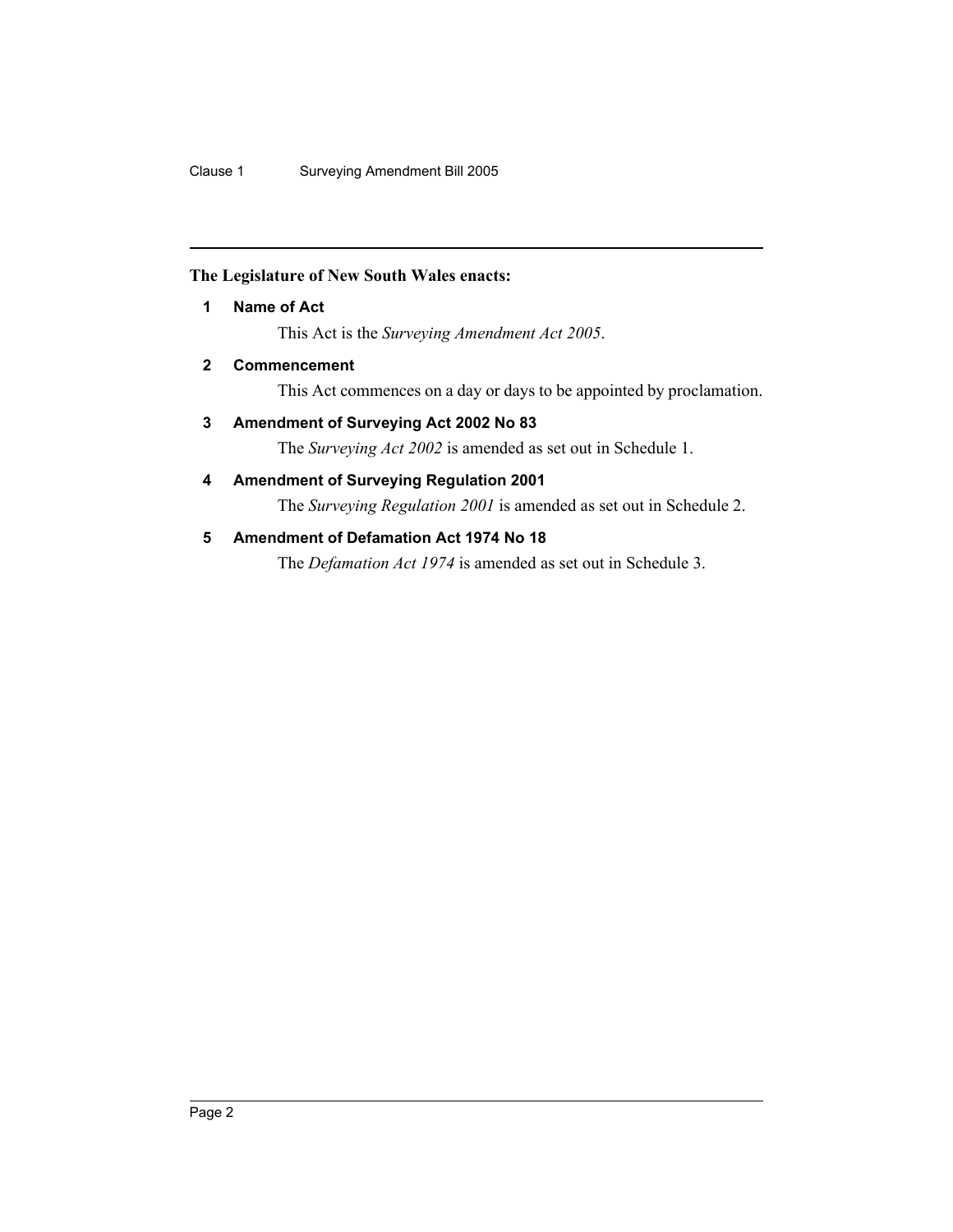Amendment of Surveying Act 2002 Schedule 1

# **Schedule 1 Amendment of Surveying Act 2002**

(Section 3)

#### **[1] Section 3 Definitions**

Omit the definition of *Department* from section 3 (1). Insert instead:

*Department* means the Department of Lands.

## **[2] Section 3 (1)**

Insert in alphabetical order:

*spatial information*—see section 3A.

## **[3] Section 3A**

Insert after section 3:

#### **3A Meaning of "spatial information"**

- (1) For the purposes of this Act, *spatial information* is any information about a location in space and time including, but not limited to, information about any one or more of the following:
	- (a) the natural resources at the location,
	- (b) the environment and climate at the location,
	- (c) land ownership and other ownership rights at the location,
	- (d) the use of land at the location,
	- (e) any infrastructure at the location,
	- (f) the demography of the location.
- (2) A location to which spatial information relates may be:
	- (a) a point or a two or three dimensional area, and
	- (b) a location that is:
		- (i) above the Earth's surface, or
		- (ii) below the Earth's surface, or
		- (iii) on the Earth's surface, or
		- (iv) any combination of the above.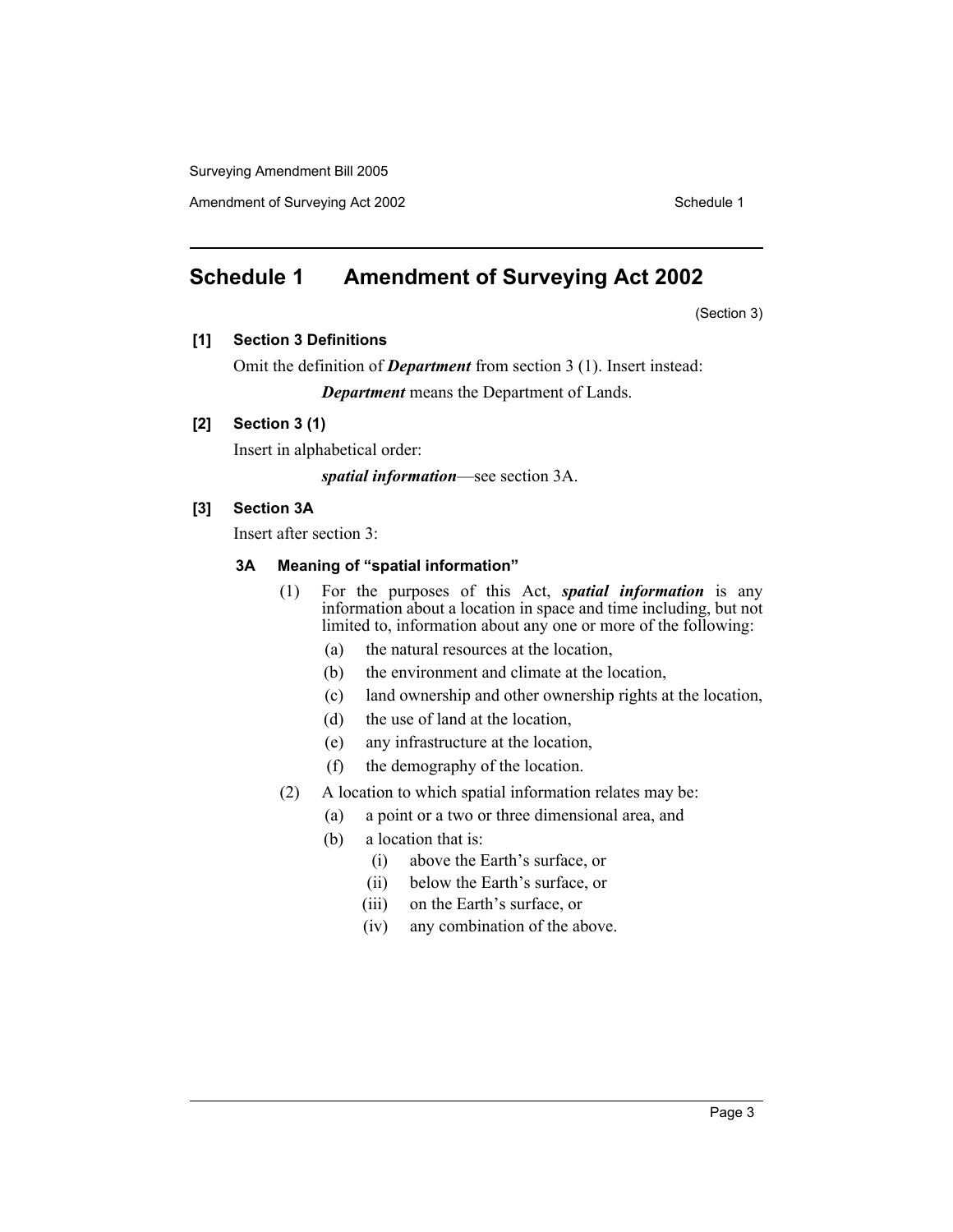Schedule 1 Amendment of Surveying Act 2002

#### **[4] Sections 9A and 9B**

Insert after section 9:

#### **9A Correction of survey errors**

- (1) A survey regulator may, by notice in writing, require a registered surveyor to correct within the time specified in the notice any error in a survey made by that surveyor. **Note.** Failure to comply with a notice under this section is professional misconduct for the purposes of section 13 of this Act.
- (2) If a registered surveyor does not comply with a notice under this section, the survey regulator who issued the notice may engage another registered surveyor to make the correction.
- (3) Any costs or expenses incurred by or on behalf of a survey regulator under subsection (2) may be recovered in any court of competent jurisdiction as a debt due to the Crown from the registered surveyor to whom the notice under this section was issued.
- (4) In any proceedings instituted for the recovery from a registered surveyor of a debt due to the Crown under this section, a certificate of the survey regulator who engaged another surveyor under subsection (2) that stating a specified amount is the amount of the debt so due is evidence of that fact.
- (5) A debt due by any person to the Crown under this section is recoverable whether or not the person is found guilty of professional misconduct under section 13.
- (6) In this section, *survey regulator* means:
	- (a) in relation to a land survey undertaken by a registered land surveyor:
		- (i) the Surveyor-General, and
		- (ii) the Registrar-General, or
	- (b) in relation to a mining survey undertaken by a registered mining surveyor:
		- (i) the Chief Inspector of Mines, and
		- (ii) the Chief Inspector of Coal Mines.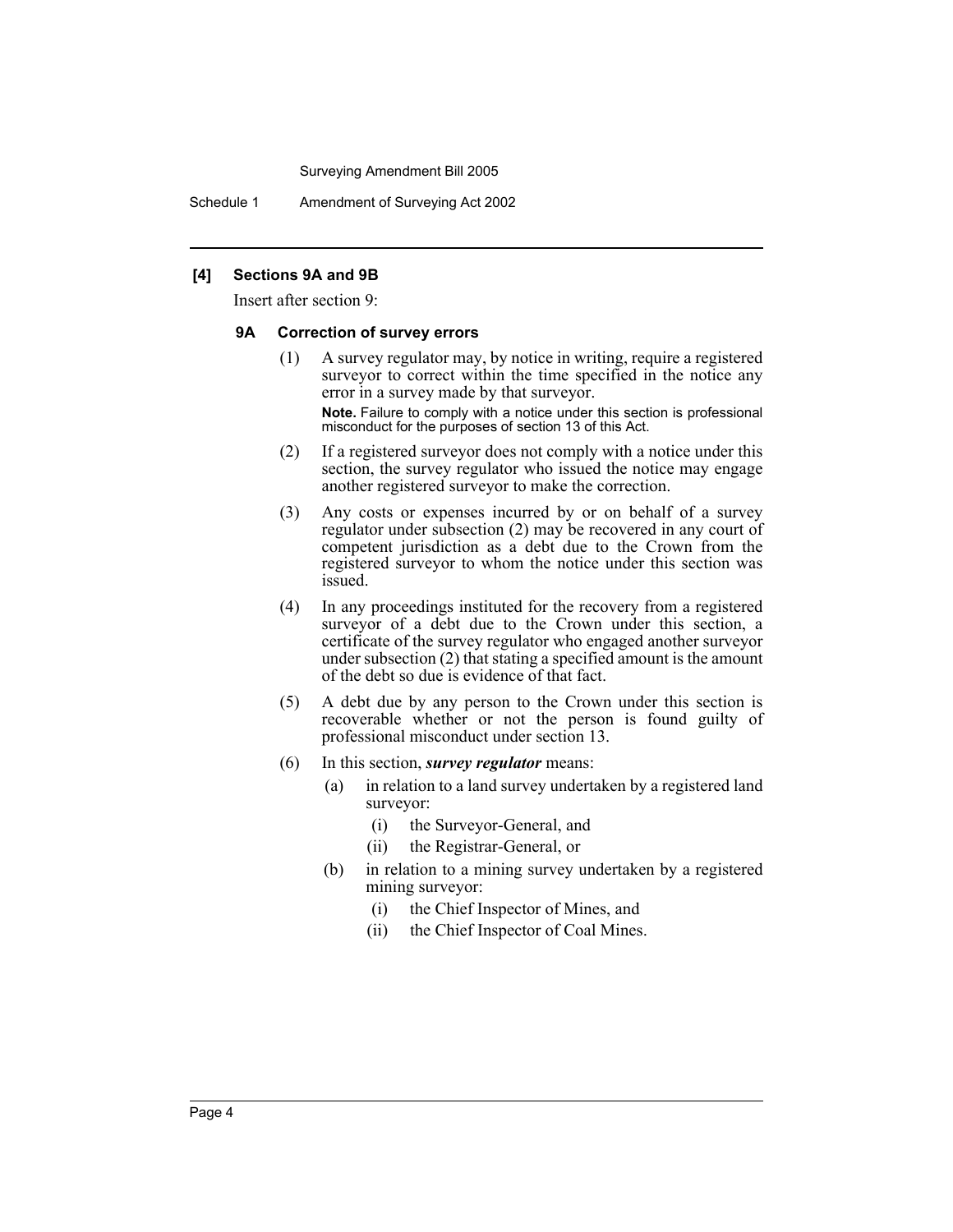Amendment of Surveying Act 2002 Schedule 1

#### **9B Authority for a registered surveyor to act for another in certain circumstances**

- (1) This section applies if:
	- (a) a plan has been lodged in the office of the Registrar-General under the *Real Property Act 1900* or the *Conveyancing Act 1919*, and
	- (b) the survey represented in the plan has been certified to be accurate by a registered surveyor (*the original surveyor*), and
	- (c) the Registrar-General has issued a requisition or requirement to the effect that a specified thing is to be done by the original surveyor.
- (2) If the Surveyor-General is satisfied that:
	- (a) a requisition or requirement referred to in subsection (1) (c) has not been complied with by the original surveyor because:
		- (i) of the original surveyor's death, continued absence or prolonged illness, or
		- (ii) the original surveyor cannot be found or is no longer a registered surveyor, and
	- (b) it is unlikely that the requisition or requirement will be complied with by the original surveyor within a reasonable time having regard to the circumstance of the case,

the Surveyor-General may certify in writing to that effect.

- (3) On the issue of a certificate by the Surveyor-General under subsection (2), a registered surveyor, other than the original surveyor, may do all or any of the things that are necessary or expedient to comply with the requisition or requirement referred to in subsection  $(1)$  (c).
- (4) A registered surveyor who amends a plan under subsection (3) is to certify on the plan that the amendment has been made under this section.
- (5) Despite any other Act, law or practice, on production of a certificate issued by the Surveyor-General under subsection (2), the Registrar-General is to accept anything done by a registered surveyor under subsection (3) as if it were done by the original surveyor.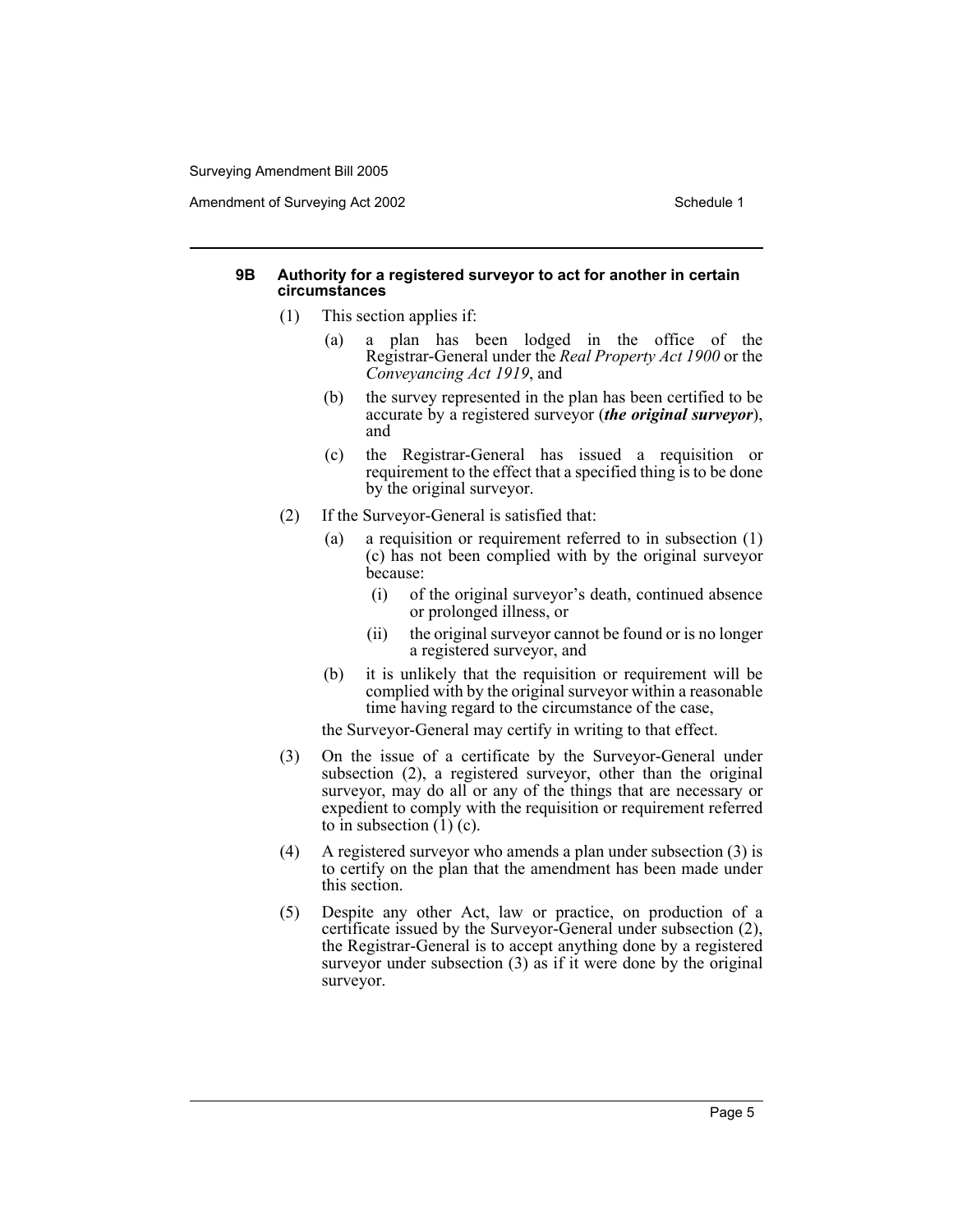Schedule 1 Amendment of Surveying Act 2002

- (6) Nothing in this section prevents:
	- (a) the original surveyor from authorising another registered surveyor to do all or any of the things required to be done, or
	- (b) the Registrar-General from accepting anything done by a registered surveyor who has taken over the practice of the original surveyor that is or are necessary or expedient to be done,

to comply with the requisition or requirement referred to in subsection  $(1)$   $(c)$ .

#### **[5] Section 10 Application to registration of Licensing and Registration (Uniform Procedures) Act 2002**

Omit "31 October" from section 10 (3) (f). Insert instead "31 August".

## **[6] Section 13 Professional misconduct**

Insert after section 13 (4) (c):

(c1) any failure to comply with a notice under section 9A, or

#### **[7] Section 16A**

Insert after section 16:

#### **16A Certain provisions of this Part apply also to former surveyors**

For the avoidance of doubt, the provisions of this Part relating to professional misconduct extend to any person who was a registered surveyor at the time that any professional misconduct allegedly occurred but who is no longer a registered surveyor.

# **[8] Section 27 Constitution of Board**

Omit section 27 (2) (e). Insert instead:

(e) between one and three are to be persons appointed by the Minister from persons nominated by such relevant professional associations of persons involved in the spatial information industry as the Minister determines, and

#### **[9] Section 30 Committees**

Omit section 30 (2). Insert instead:

(2) A committee must include at least 2 Board members, but may include other persons who are not Board members.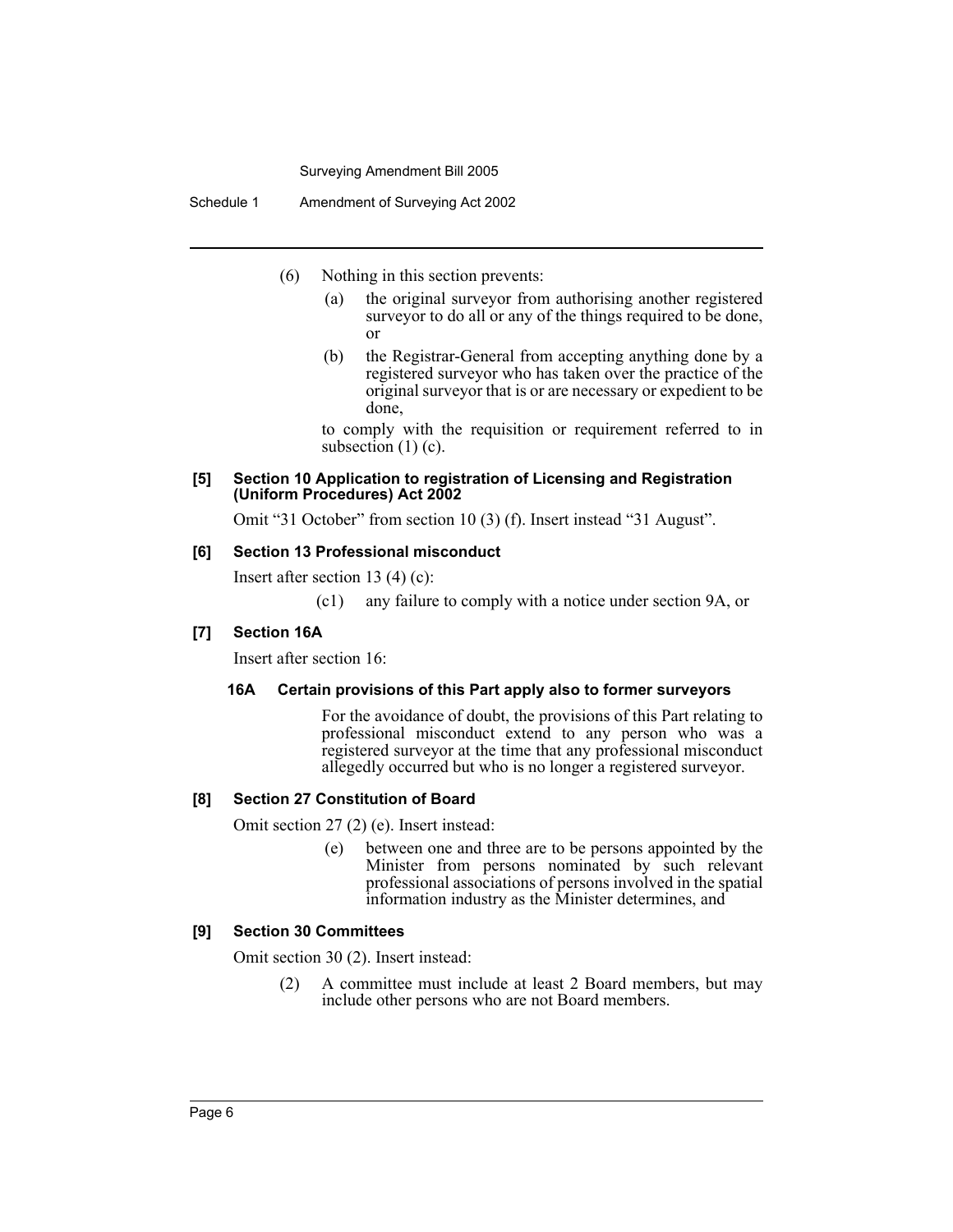Amendment of Surveying Act 2002 Schedule 1

#### **[10] Section 33A**

Insert after section 33:

#### **33A Delegation**

- (1) The Surveyor-General may delegate the exercise of any function of the Surveyor-General under this or any other Act (other than this power of delegation) to:
	- (a) any member of staff of the Department, or
	- (b) any person, or any class of persons, authorised for the purposes of this section by the regulations.
- (2) This section does not apply to any function of the Surveyor-General as an Electoral Districts Commissioner under Part 2 of the *Parliamentary Electorates and Elections Act 1912*.

#### **[11] Section 35A**

Insert after section 35:

#### **35A Unlawful disclosure of information**

A person who discloses any information obtained in the administration of this Act is guilty of an offence unless the disclosure:

- (a) is made with the consent of the person to whom the information relates, or
- (b) is made in connection with the administration of this Act, or
- (c) is made for the purpose of legal proceedings arising out of this Act or of any report of any such proceedings, or
- (d) is made with other lawful excuse.

Maximum penalty: 50 penalty units.

# **[12] Section 36 Regulations**

Insert "and the manner in which those complaints are to be dealt with" after "surveyor" in section  $36(2)$  (i).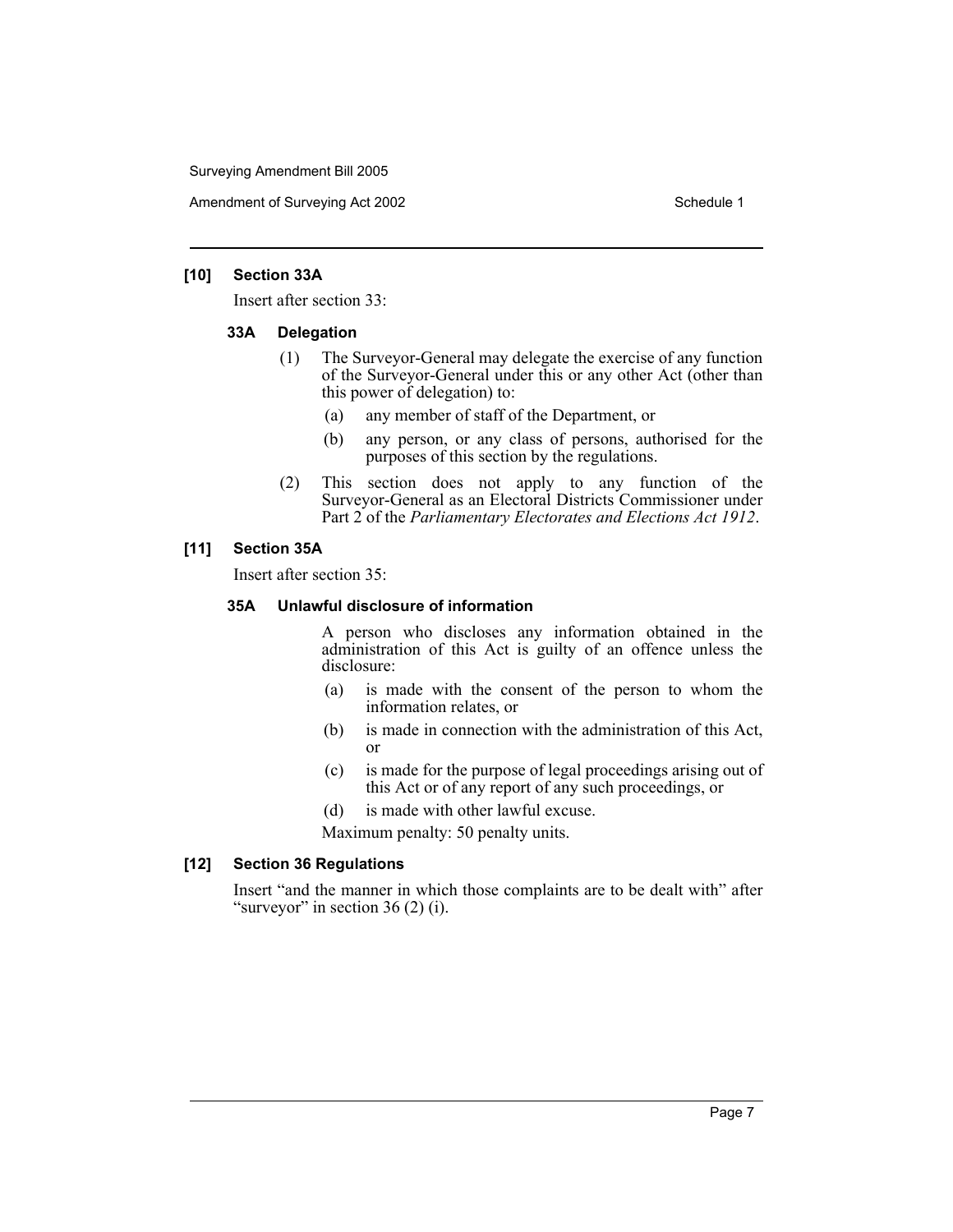Schedule 1 Amendment of Surveying Act 2002

### **[13] Section 36 (3)**

Omit the subsection. Insert instead:

- (3) A regulation under subsection (2) (a), (b), (c) or (d) with respect to mining surveys or formal mining survey plans may only be made following consultation between the Minister administering this Act and the Minister or Ministers administering the following Acts:
	- (a) the *Coal Mines Regulation Act 1982*,
	- (b) the *Mines Inspection Act 1901*,
	- (c) the *Coal Mine Health and Safety Act 2002*,
	- (d) the *Mine Health and Safety Act 2004*.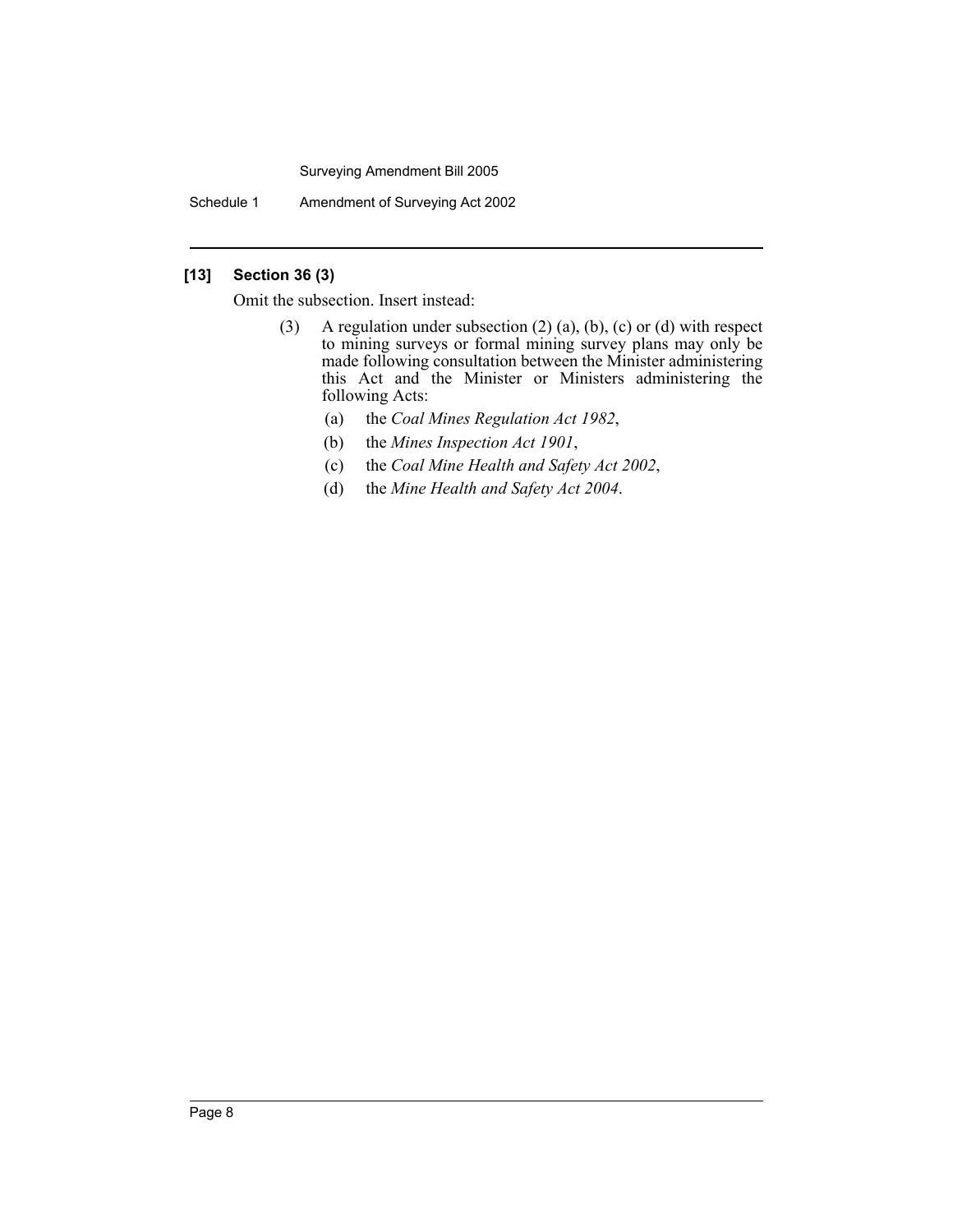Amendment of Surveying Regulation 2001 Schedule 2

# **Schedule 2 Amendment of Surveying Regulation 2001**

(Section 4)

#### **[1] Clause 4A Constitution of Board: section 27**

Omit clause 4A (3).

## **[2] Clause 62B**

Insert after clause 62A:

#### **62B Complaints against registered surveyors**

Complaints with respect to the conduct of a registered surveyor may be made to the Board, and are to be dealt with, in accordance with the document entitled *Policy for the Consideration of Complaints Against Surveyors* issued by the Board as in force from time to time.